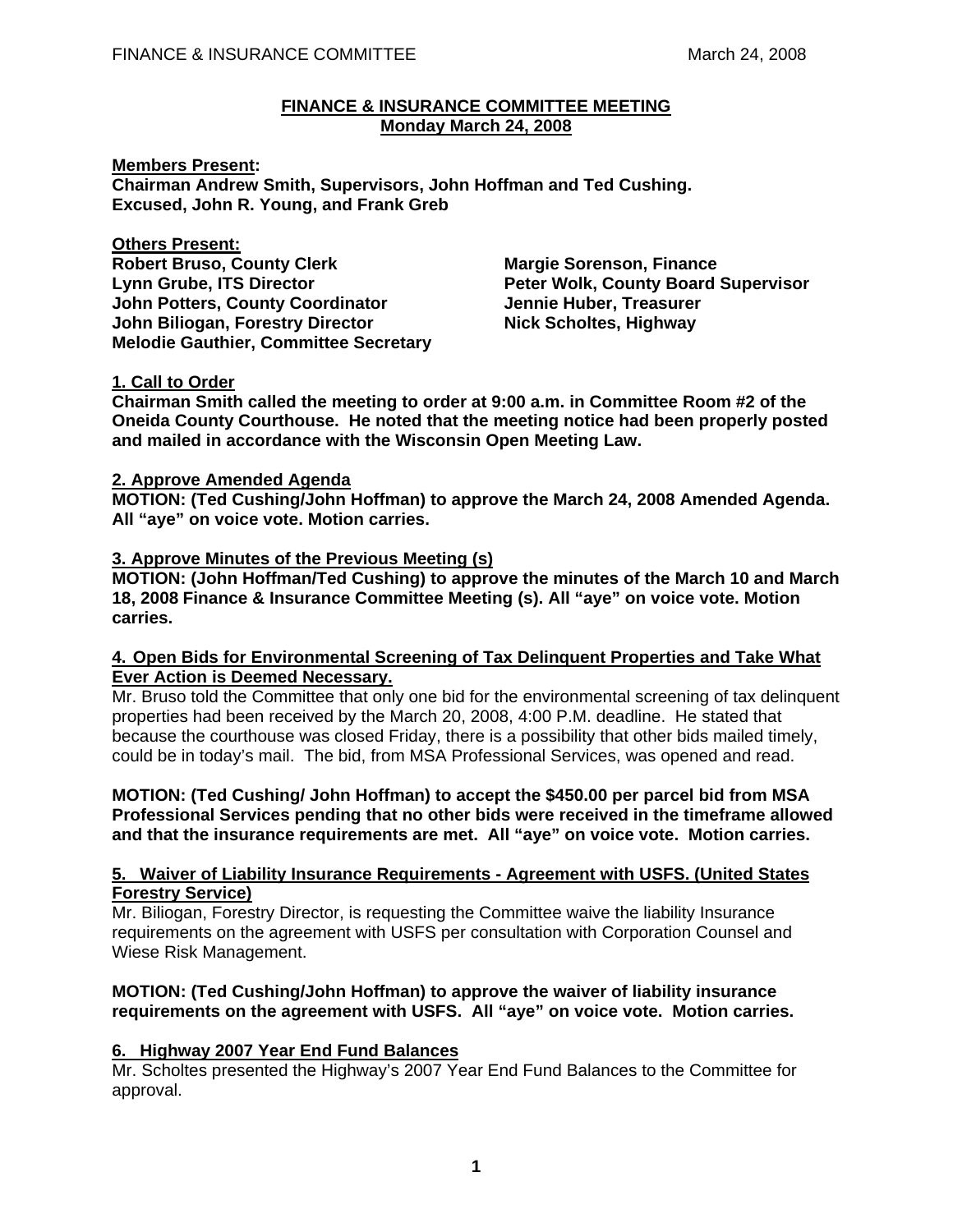**MOTION: (Ted Cushing/ John Hoffman) to except the Highway's 2007 Year End Fund Balances. All "aye" on voice vote. Motion carries.** 

## **7. Waiver of Insurance Requirements for RMA (Routine Maintenance Agreement) Contract with WisDot**

Mr. Scholtes is requesting the Committee to waive the liability insurance on the RMA Contract with WisjDot per consultation with Corporation Counsel and Wiese Risk Management.

### **MOTION: (John Hoffman/Ted Cushing) to approve the waiver of liability insurance requirements for (RMA) Routine Maintenance Agreement with WisDot. All "aye" on voice vote. Motion carries.**

## **8. Waiver of insurance Requirement for Beaver Contract with APHIS.**

Mr. Scholtes is requesting the committee to waive the liability insurance on the Beaver Contract with APHIS (Animal, Plant, and Health Inspection Service) per consultation with Corporation Counsel and Wiese Risk Management.

 **MOTION: (John Hoffman/Ted Cushing) to approve the waiver of liability insurance requirements on the Beaver Contract with APHIS. All "aye" on voice vote. Motion carries.** 

### **9. Vouchers, Reports and Purchase Orders**

### **County Clerk**

Mr. Bruso presented bills and vouchers to the Committee for approval.

### **MOTION: (John Hoffman/Ted Cushing) to approve the County Clerk's bills and vouchers as presented. All "aye" on voice vote. Motion carries.**

#### **Line Item Transfer**

Mr. Bruso presented a Line Item Transfer to the Committee for approval.

### **MOTION: (John Hoffman/Ted Cushing) to approve the Line Item Transfer as presented. All "aye" on voice vote. Motion carries.**

#### **Treasurer**

## **February 2008 Monthly Report**

Ms Huber presented the Treasurer's February 2008 Monthly Report to the Committee for approval.

## **MOTION: (Ted Cushing/John Hoffman) to approve the Treasurer's February 2008 Monthly Report as presented. All "aye" on voice vote. Motion carries.**

#### **Information Technology Services**

Ms. Grube presented bills and vouchers to the Committee for approval.

 **MOTION: (Ted Cushing/John Hoffman) to approve the ITS bills and vouchers as presented. All "aye" on voice vote. Motion carries.**